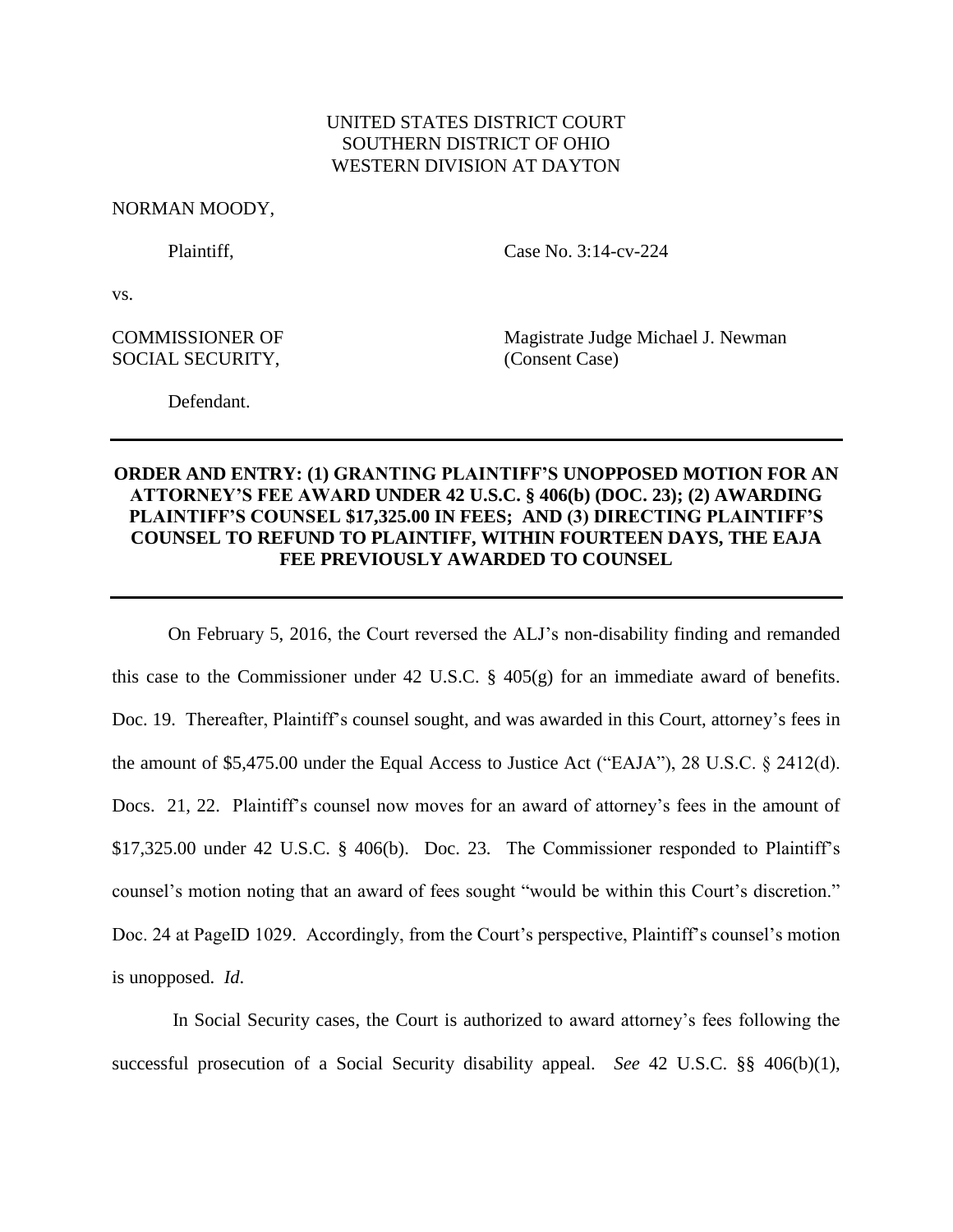1383(d)(2). However, such fees may not exceed 25% of the past-due benefits which the claimant receives as a result of the appeal. *Id*. Furthermore, the attorney must show, and the Court must affirmatively find, that a contingency fee sought, even one within the 25% cap, is reasonable for the services rendered. *Gisbrecht v. Barnhart*, 535 U.S. 789, 807 (2002).

The Social Security Act "does not displace contingen[cy]-fee agreements," but rather "calls for court review of such arrangements as an independent check, to assure that they yield reasonable results in particular cases." *Id*. A 25% contingency fee agreement "should be given the weight ordinarily accorded a rebuttable presumption." *Rodriquez v. Brown*, 865 F.2d 739, 746 (6th Cir. 1989). A reduction of a contingency fee award may be appropriate when counsel acts improperly or provides ineffective assistance, or when "counsel would otherwise enjoy a windfall because of either an inordinately large benefit award or from minimal effort expended." *Id.* Such an award is not improper merely because it results in an above-average hourly rate. *Royzer v. Sec'y of Health & Human Servs.*, 900 F.2d 981, 981-82 (6th Cir. 1990).

As the Sixth Circuit explained:

It is not at all unusual for contingent fees to translate into large hourly rates if the rate is computed as the trial judge has computed it here [dividing the hours worked into the amount of the requested fee]. In assessing the reasonableness of a contingent fee award, we cannot ignore the fact that the attorney will not prevail every time. The hourly rate in the next contingent fee case will be zero, unless benefits are awarded. Contingent fees generally overcompensate in some cases and undercompensate in others. It is the nature of the beast.

*Id*. "A hypothetical hourly rate that is less than twice the standard rate is *per se* reasonable, and a hypothetical hourly rate that is equal to or greater than twice the standard rate may well be reasonable." *Hayes v. Sec'y of Health & Human Servs.*, 923 F.2d 418, 422 (6th Cir. 1990).

Plaintiff's counsel represents working a total of 31.50 hours before this Court. Doc. 23-1 at PageID 1019, 1022. Counsel's requested fee of \$17,325.00, divided by the 31.5 hours spent